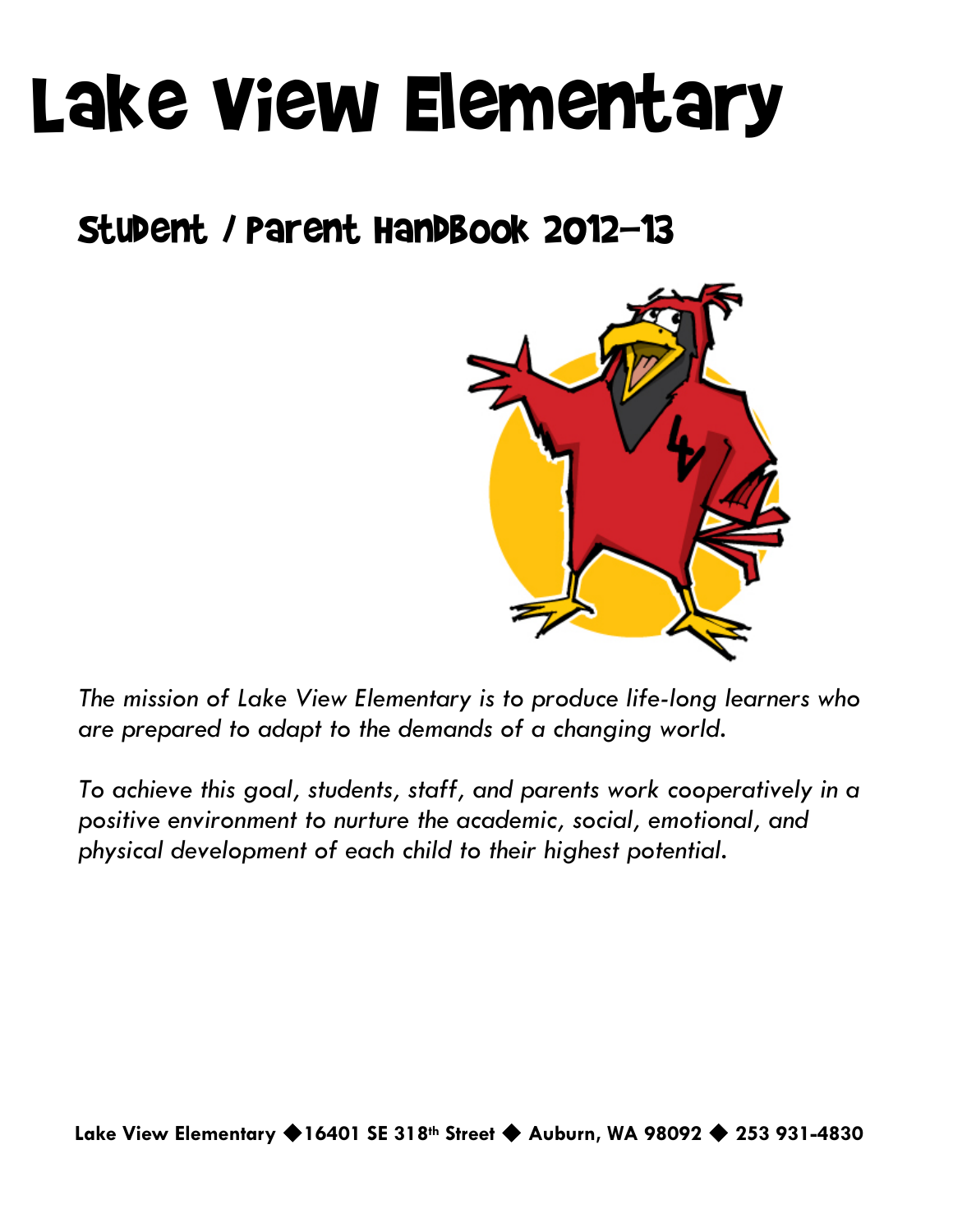# **Lake View Elementary Information for Students and Parents**

# **Dear Parents:**

Welcome to Lake View! The purpose of this handbook is to be a resource for information about Lake View Elementary. Within these pages, you will find all sorts of information about how the school functions. We have included information on schedules, operating hours, attendance and more. We have also included rules and guidelines about how we expect students to behave and treat each other. We believe that information and communication are a primary reason why Lake View continues to be a school that helps students to not only achieve academically, but also become caring, contributing individuals.

# **Beliefs**

- Students are more successful when there is a strong partnership between home and school.
- Meaningful relationships enhance self-esteem and develop positive behaviors.
- **Involvement in "meaningful school work" increases appropriate behaviors and attitudes.**
- **Expectations for behaviors need to be clear and simple and those expectations need to be taught** and understood by all.
- A school discipline plan should be positive and pro-active.
- Accepting natural consequences and making restitution is an important part of learning to manage one's behavior.

Have a great school year!

Sincerely,

Mike Weibel Principal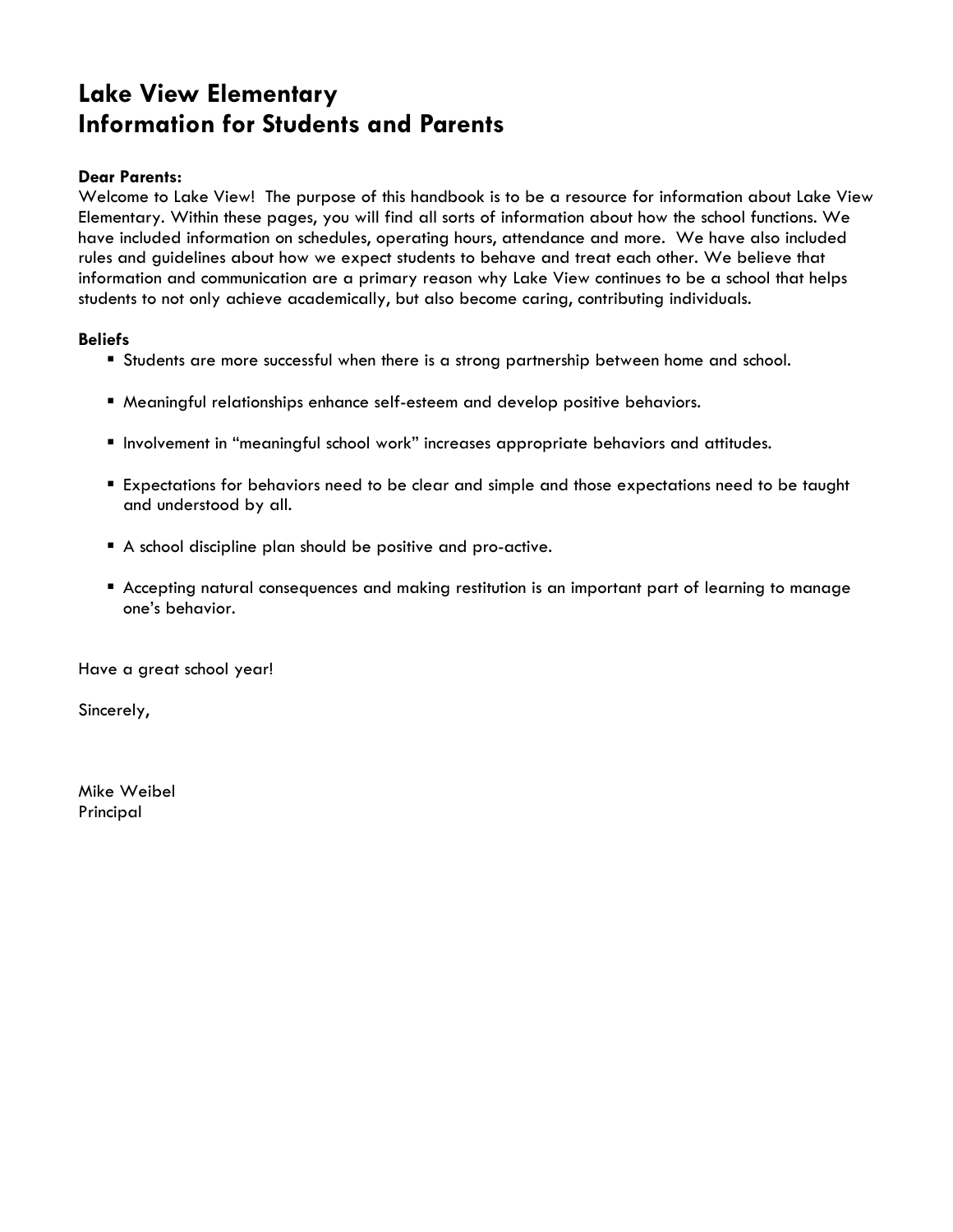# SCHOOL HOURS **Regular Schedule**

| <b>Regular Scheaule</b> |                |
|-------------------------|----------------|
| <b>AM Kindergarten</b>  | $9:10 - 11:45$ |
| <b>PM Kindergarten</b>  | $1:05 - 3:40$  |
| Grades 1 – 5            | $9:10 - 3:40$  |

**Late Start (PLC Mondays )Schedule**

| <b>AM Kindergarten</b> | $10:10 - 1:05$ |  |
|------------------------|----------------|--|
| PM Kindergarten        | $1:05 - 3:40$  |  |
| Grades 1 – 5           | $10:10 - 3:40$ |  |



Supervision of students is not available before or after school. So we can provide a safe environment for children, we need your help by not bringing students to school prior to 9:00 AM without prior approval, and on late start days not before 10:00 AM.

# SCHOOL VISITATIONS / PARENT INVOLVEMENT

Parents are *welcomed and encouraged* to visit and become actively involved at Lake View. There are many opportunities to volunteer and participate in classroom and school activities. Your child's teacher will often ask for help, some on a consistent basis, others for special events.

For another avenue toward involvement, you are encouraged to join the Lake View PTA and help with the many wonderful events and activities the PTA sponsors at school.

# **VISITORS**

For student safety, **all school visitors are expected to report to the office before going to the child's classroom.** When you sign in, please pick up a Visitor/Volunteer badge to show that you have been in the office. Please do not enter the classroom while the teacher is in the middle of instruction, wait until there is an apparent break before entering.

If you need to give your child a message, medication, homework, lunch money, etc., please go to the office. Interrupting class or standing in the hall may hamper valuable instruction time.

# ATTENDANCE:

Regular attendance is essential for student achievement. Learning is enhanced by the interaction between student and teacher. This cannot easily be replaced or "made up." Further, research clearly shows that students who regularly attend school are much more successful throughout their school careers and life beyond school. We know that there are important reasons why a child may not be in attendance on any particular day – illness, family emergencies, etc. are all excused absences.

# **ABSENCE**

If your child is absent from school, the parent needs to call the school office (931-4830), before 9:10 a.m. Upon returning to school, the student should bring a note from home stating the reason for the absence. It is very important that the school maintain accurate written records and this is the reason for requesting a written note in addition to the phone call. Note: Students are responsible for completing any missing work.

# **LATE ARRIVAL**

It is important that students be on time. It is disruptive to the educational process to have students arrive late. It is a parent/student's responsibility to be on time for school. There are, however, instances when students will be excused upon arriving late to school, e.g., doctor, dentist appointments. If your child is going to be late to school, the parent needs to call the school office (931-4830), before 9:10 a.m. When students arrive late for any reason, they are to GO TO THE OFFICE TO CHECK IN AND RECEIVE AN ADMIT SLIP.

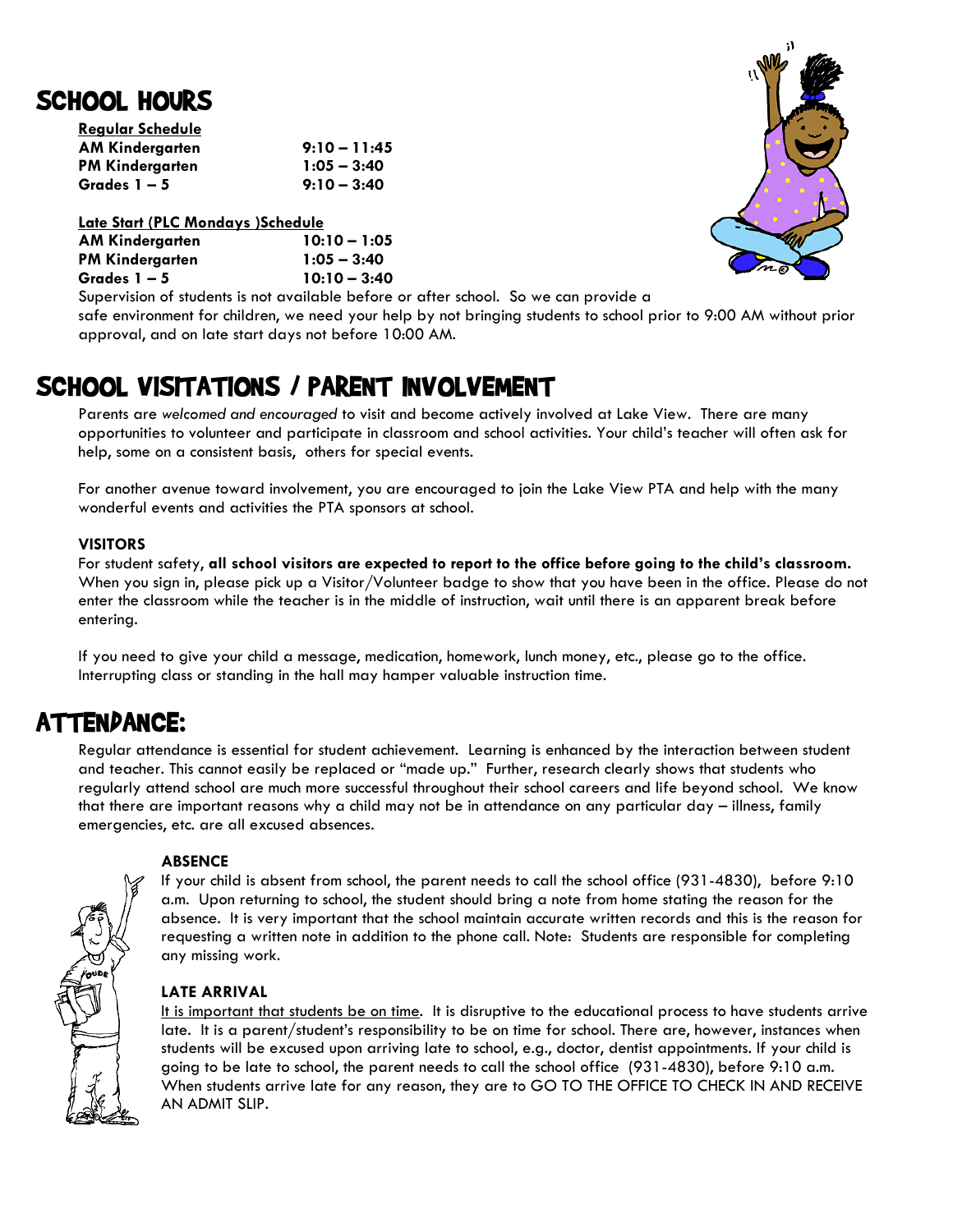## **UNEXCUSED TARDINESS OR TRUANCY**

Excessive Tardiness: Notification of parent by phone or mail and a conference may be scheduled with the parents to plan procedures for getting the student to school on time.

Unexcused Absences: Washington State Compulsory School Attendance Law (RCW 28A.225) gives parents the legal obligation to ensure that their child attends school on a regular basis. The law, otherwise known as the Becca Bill, requires that schools take legal action if a student has 5 unexcused absences in one month.

#### **STUDENT EARLY DISMISSAL PROCEDURES**

We discourage early dismissals from school, yet understand it is necessary, on occasion, for doctor, or dental appointments. If so, we request that a written excuse be sent to the teacher that morning. In this way, the teacher is able to plan for the child's absence. We ask that parents sign their children out in the office and the office will call the student from the classroom.

Parents picking up a student early from school must report to the office for student check out. The student will then be called to the office. If someone other than the parent/guardian is going to pick up the child from school the office needs to receive a note stating who will pick up the child in the place of the parent/guardian. A  $24$  hour advanced notice is needed for homework requests.

An extended absence requires a one week notice for homework to be prepared. Students are responsible for completing the work and turning it in upon his or her return.

## **SCHOOL LUNCH PROGRAM**

The Child Nurtrition Program serves thousands of lunches each year. A variety of hot, nutritious breakfasts and lunches are served daily. The price for breakfast is \$1.25, the price for lunch - \$2.75. Meals can be prepurchased in any amount. Checks or cash for meals can be given directly to the kitchen, or try online pre-payments at www.mymealtime.com



# DRESS FOR SUCCESS

Students should dress appropriately for the activities in which they are expected to participate. Appropriate cold weather clothing and rain gear help with the child's comfort going to and from school as well as at recess time. Even on rainy days, children will go outside and play in the covered areas. Please work with your child to select proper attire. In addition, we would like to suggest marking your child's clothing and belongings with permanent pen with his or her name.

## **LAKE VIEW DRESS GUIDLINES**

- The wearing of obscene or offending apparel is not appropriate. Any clothing that displays alcohol, drug, tobacco, sex, nudity, violence, profanity or gang behavior cannot be worn to school or any school function.
- Bare midriff clothing is not permitted. Tube tops, spaghetti straps, and halters are not permitted unless a shirt, blouse or vest is worn with them.
- Pants, shirts, or blouses must not be torn or cut to be revealing.
- Shorts and skirts must be hemmed and reach to the fingertip when arms are hanging at the student's side.
- Shoes must be worn at all times for health and safety reasons. "Skate shoes" are not allowed. To prevent injury, appropriate shoes must be worn for PE and recess.
- Pants or jeans which distract from the school setting such as ones that are "shredded" or "sagging" will not be allowed.
- Any clothing that disrupts learning or interferes with work will not be permitted.

#### **INCLEMENT WEATHER**

- We encourage children to wear coats, hats and other warm clothing to school during the cold and wet weather.
- All children will be encouraged to go outside during recess.
- During any weather, the office and classrooms will not be used to house students who are not feeling well. Sick students should be kept at home.
- Absolutely no splashing, sliding or kicking of water and/or mud.
- Snow stays on the ground; students are allowed to roll snow but not pick it up and/or throw it.

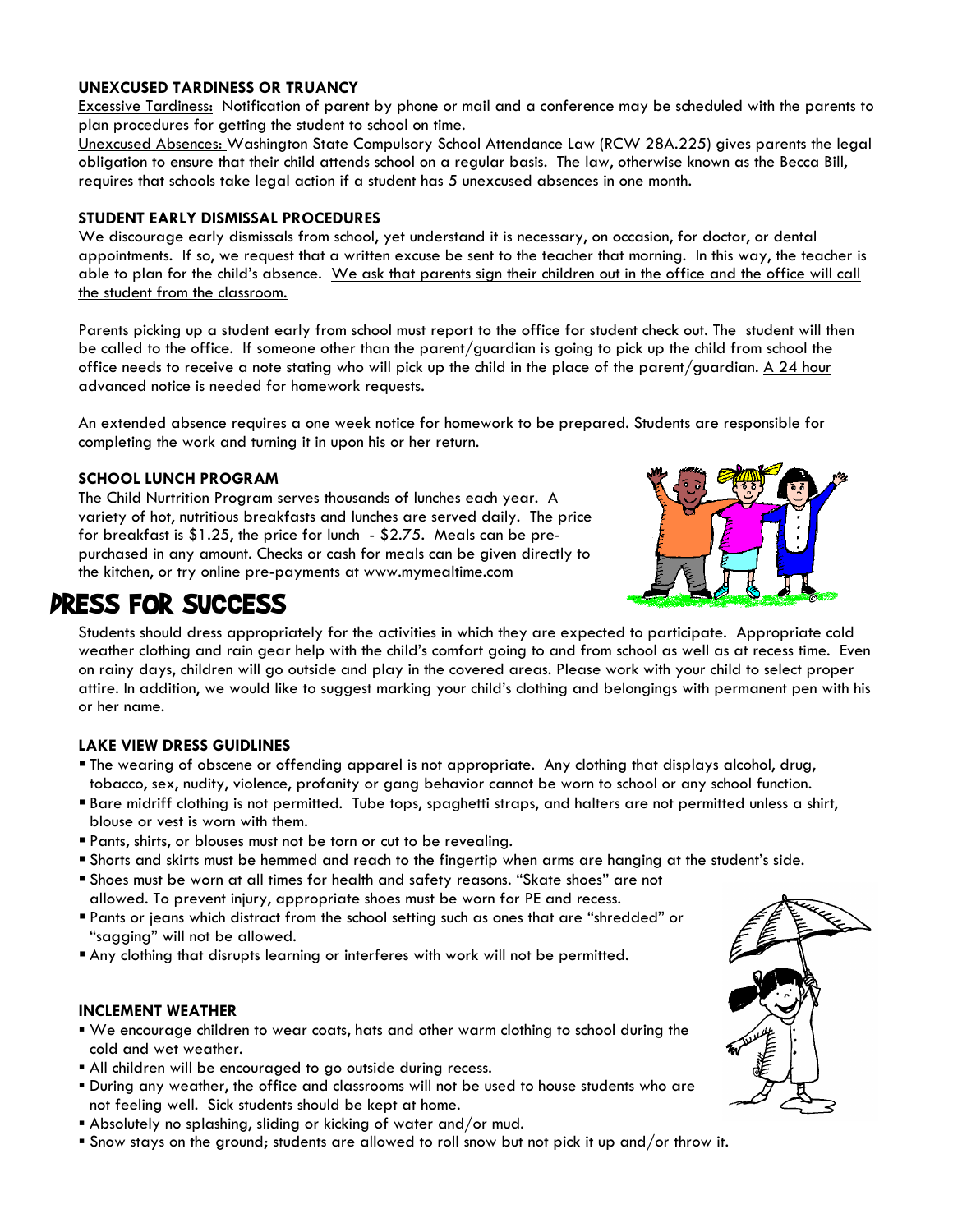# GETTING TO & FROM SCHOOL

#### **Riding the Bus**

Be courteous and respectful Sit quietly in your seat Obey bus driver Exit quietly and line up at outside classroom door

## **Walking**

Stay on walkways or side of road If possible, walk with a buddy Go directly to school Walk instead of run Stay on walkway & off curbs

# **Riding Bikes**

 $3^{rd}$ , 4<sup>th</sup> &  $5^{th}$  grade students, may ride bikes to school Wear helmets Follow all bike rules Lock your bike Walk bike on campus Bike riders must live in the Lake View "safe walking" area.

# **STUDENT DROP-OFF / PICK-UP PROCEDURES**

Use the pick-up lane for dropping off or picking up students only**. DO NOT PARK IN THE PICK UP LANE!!** If you need to enter the building, please park your car in the parking lot. Again, watch your speed and look for children.



**DO NOT PARK IN THE PICK-UP LANE 20 MINUTES BEFORE THE START OF SCHOOL, AND 20 MINUTES BEFORE THE END OF SCHOOL**

**Parents, Please Watch Your Speed!**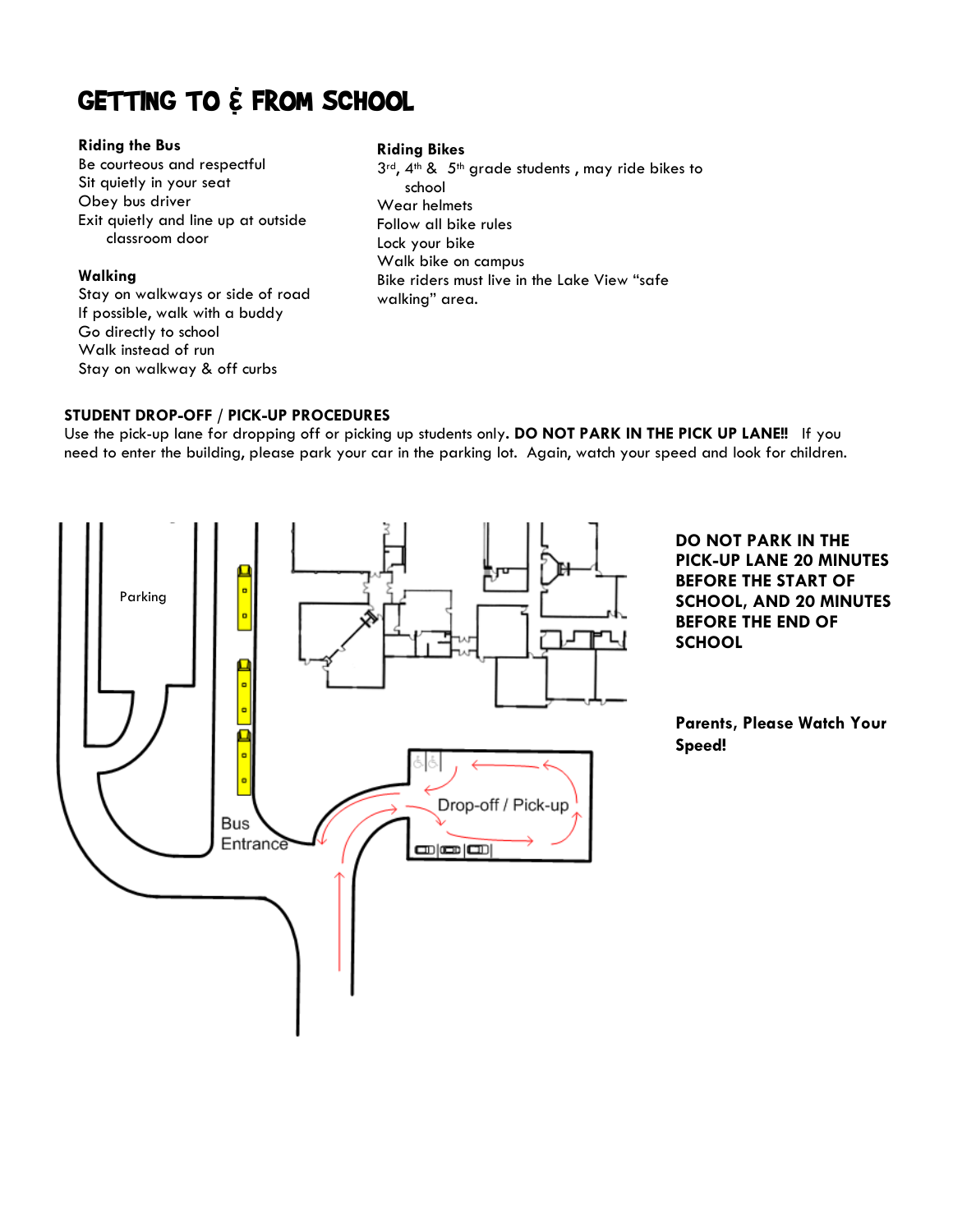# STAFF

| <b>ROOM</b> | <b>TEACHER</b>           | <b>GRADE</b>               |                               |
|-------------|--------------------------|----------------------------|-------------------------------|
| 106         | Mary Jo Seeley           | AM/PM Kdgn.                | mseeley@auburn.wednet.edu     |
| 408         | <b>Andrea Cummings</b>   | 1st                        | acummings@auburn.wednet.edu   |
| 405         | Erika Moore              | 1st                        | emoore@auburn.wednet.edu      |
| 401         | Lisa Berry               | 2nd                        | eberry@auburn.wednet.edu      |
| 404         | Sharon Borton            | 2nd                        | sborton@auburn.wednet.edu     |
| 211         | Angie Fettig - job share | 3rd                        | afettig@auburn.wednet.edu     |
| 210         | Jamie Haws - job share   | 3rd                        | jhaws@auburn.wednet.edu       |
| 212         | <b>Bob Dale</b>          | 3rd                        | bdale@auburn.wednet.edu       |
| 204         | Gina Greco - job share   | 4th                        | ggreco@auburn.wednet.edu      |
| 204         | Sarah Lockett- job share | 4th                        | slockett@auburn.wednet.edu    |
| 205         | Cyndie Miracle           | 4th                        | cmiracle@auburn.wednet.edu    |
| 202         | <b>Brandi Gwin</b>       | 3/4                        | bgwin@auburn.wednet.edu       |
| 313         | Jennifer Caldwell        | 5th                        | jcaldwell@auburn.wednet.edu   |
| 312         | Alesha Rowe              | 5th                        | arowe@auburn.wednet.edu       |
| 303         | Megan Orr                | Resource Room              | morr@auburn.wednet.edu        |
| 301         | Erica Wittgow            | E.C.E.                     | ewittgow@auburn.wednet.edu    |
| 500         | Janet Millgard           | Librarian                  | jmillgard@auburn.wednet.edu   |
| 309         | Margaret Stalmaster      | <b>Reading Specialist</b>  | mstalmaster@auburn.wednet.edu |
| 119         | Kim Allen                | Music Specialist           | kjallen@auburn.wednet.edu     |
| 109, 209    | Melanie Jennings         | <b>PE Specialist</b>       | mjennings@auburn.wednet.edu   |
| 305         | Sarah Lockett            | <b>Learning Specialist</b> | slockett@auburn.wednet.edu    |
| 311         | <b>Carrie Sukert</b>     | Counselor                  | csukert@auburn.wednet.edu     |
| 300         | Leanna Ridgeway          | Psychologist               | Iridgeway@auburn.wednet.edu   |
| 102         | <b>Carrie Sasser</b>     | Nurse                      | csasser@auburn.wednet.edu     |
| 208         | Simone Kytle             | <b>SLP</b>                 | skytle@auburn.wednet.edu      |
| 101         | Kim Horton               | Office Manager             | khorton@auburn.wednet.edu     |
| 101         | Ramona Klemkow           | <b>Office Assistant</b>    | rklemkow@auburn.wednet.edu    |
| 102         | <b>Christine Blazer</b>  | Health Tech.               | cblazer@auburn.wednet.edu     |
| 303         | <b>Beth Lindell</b>      | Sp. Ed. Para-Educator      | blindell@auburn.wednet.edu    |
| 313         | Janet Wheeler            | LAP Para-Educator          | jlwheeler@auburn.wednet.edu   |
| 306         | Chris Erickson           | <b>ELL Para-Educator</b>   | cerickson@auburn.wednet.edu   |
| 118         | <b>Bill Price</b>        | Custodian                  | wprice@auburn.wednet.edu      |
| 118         | Lannie Kirby             | Custodian                  | lkirby@auburn.wednet.edu      |
| 112         | Debra Dube               | <b>Head Cook</b>           | lkvmtime@auburn.wednet.edu    |
| 112         | Sheri Washburn           | <b>Assistant Cook</b>      |                               |
| 301         | Susan Lee                | E.C.E. Para                | slee@auburn.wednet.edu        |
| 301         | Debbie Jones             | E.C.E. Para                | djones@auburn.wednet.edu      |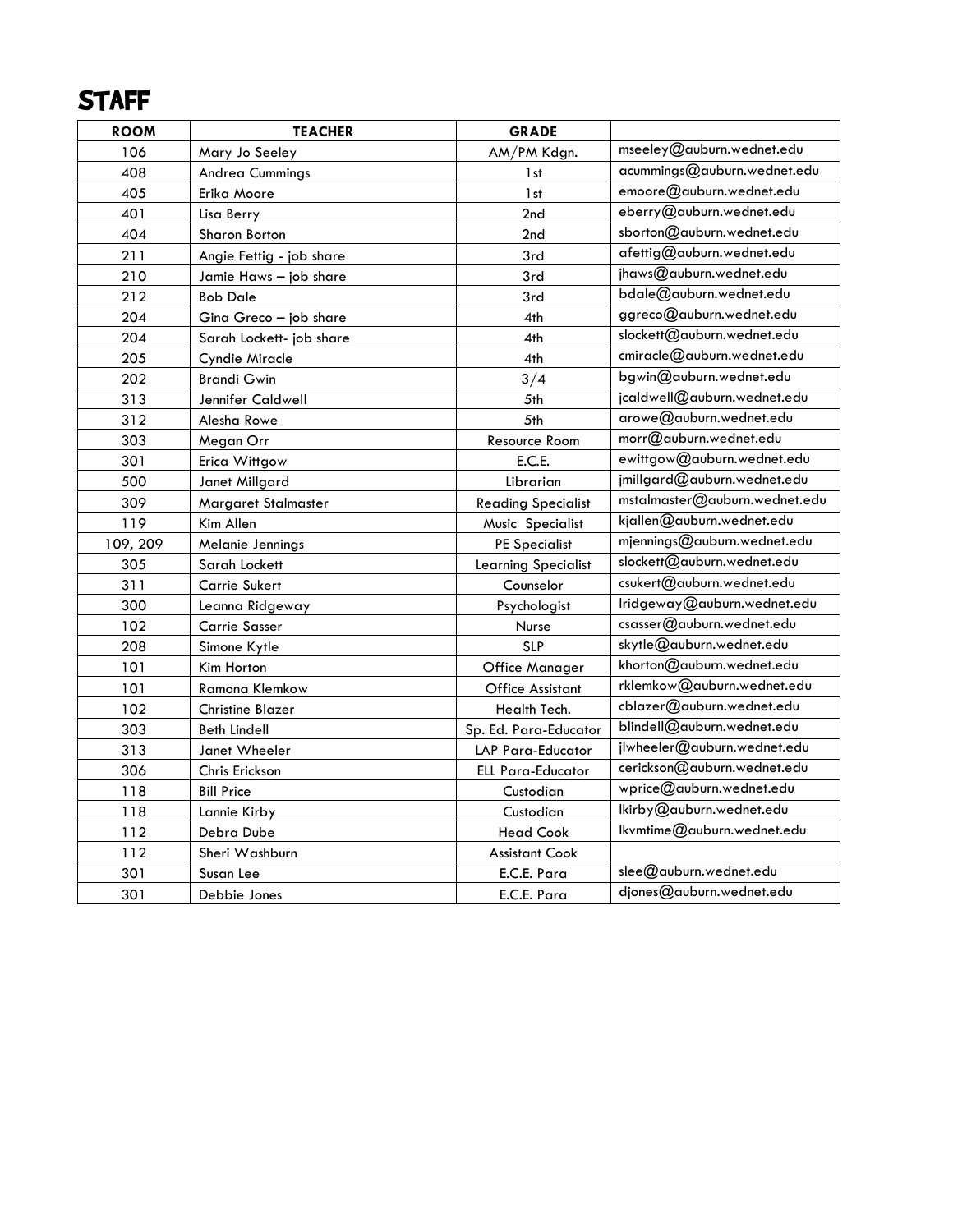# EMERGENCY / SAFETY

School is one of the safest places to be. School employees make a great effort to provide a safe environment for each student and the educational process. We ask that each student display the same concern for the safety of all students and employees in their actions while in attendance at Lake View. Our emergency guidelines and plans are as follows:

## **EARTHQUAKE DRILL**

#### *During an actual earthquake*

- If indoors crawl under sturdy furniture. If possible, move to an inside wall or to a doorway. Stay away from windows and glass.
- Do not run through or near buildings where debris could fall on you.
- If outside, stay in the open. Keep away from buildings, trees and electrical wires.
- *After the shaking*
- Make sure no debris is hanging over building exits.
- After exits have been inspected, evacuate building and move well away from it.
- Keep with class until teacher completes roll to make certain no one is missing.

#### **FIRE DRILL**

When the fire alarm sounds, all students and personnel will evacuate the building immediately. Students must leave their classrooms and proceed directly to the designated exit as posted in each classroom. All classes should walk rapidly and silently away from the building. Stand facing away from the building while the teacher takes roll to make certain no one is missing.

#### **LOCK-DOWN DRILL**

In order to keep everyone in the building safe from an unwanted intruder or dangerous situation, we will each year practice securing all entrances into the building and practice a procedure to make certain that students are safe and secure. If a lock down drill is called, move into the nearest classroom and follow the teacher's directions for securing the room.

#### **EMERGENCY DISMISSAL**

The safety of children is our primary concern therefore:

- Children will not be released except to those for whom the parent has given permission. Please update your emergency information as you change addresses or phone numbers.
- School Personnel will remain with your children until they are picked up by a parent, or designated person.

## **CARE OF PROPERTY**

Who owns this school? Surprisingly you do! Parents and all taxpayers are legally required to pay taxes that build and maintain the school building. Therefore, any damage done to this building, equipment, buses or books must be paid for with your own family's money! For example, writing graffiti on walls may result in your paying for paint and labor to fix the marks. You must help protect the school by discouraging or reporting any damage.

#### **RESTRICTED AREAS/OUT OF BOUNDS**

Being in restricted areas makes you subject to disciplinary action. Students will be taught the out of bounds areas at the beginning of the school year.

## **TELEPHONE**

Student use of the telephone for personal or social reasons is not allowed. Students may call home for emergency reasons only.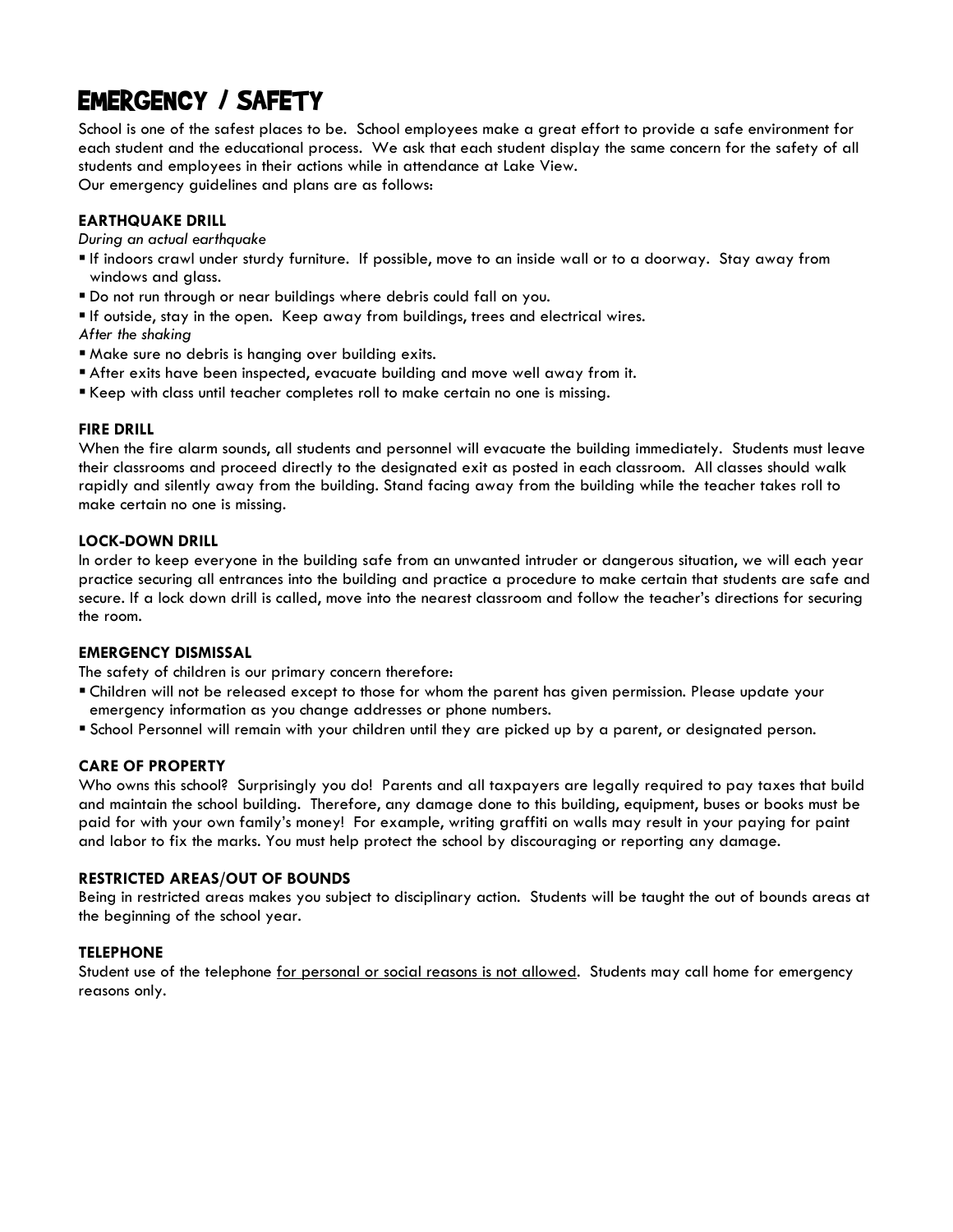# STUDENT BEHAVIOR



# **Lake View Behavior Expectations**

Our mission is to provide an environment where students will acquire the knowledge, skills, and personal confidence they need to be successful.

The goal of Lake View Elementary is to provide learning situations in which each individual child can succeed. In this atmosphere, each child will develop a positive self-concept. This image should be reflected in their relationships with others. In continuation of the positive learning environment at Lake View, we

will follow this discipline policy.

**We Believe. . .**

- **People who are honored, valued, and respected, learn to honor, value and respect others.**
- **When students are responsible for their own learning and behavior, they will feel successful.**
- **Staff, teachers, and parents need to help children be accountable and responsible for their learning at home and school.**

**Lake View Cardinals show:**

**Respect for Others Respect for Learning Respect for Safety Respect for Property**

# **STUDENT RECOGNITION**

**Student of the Month**

Given to one student in each classroom who exemplifies the life-skill for the month.

**Cardinal Award** – Given by staff to students who show:

- **Respect for others**
- Respect for learning
- Respect for safety
- Respect for property
- Respect for Reading
- Respect for Math

# **Good Deed Bucks**

Can be given to any student by staff, a student, or a community member for a specific, positive act.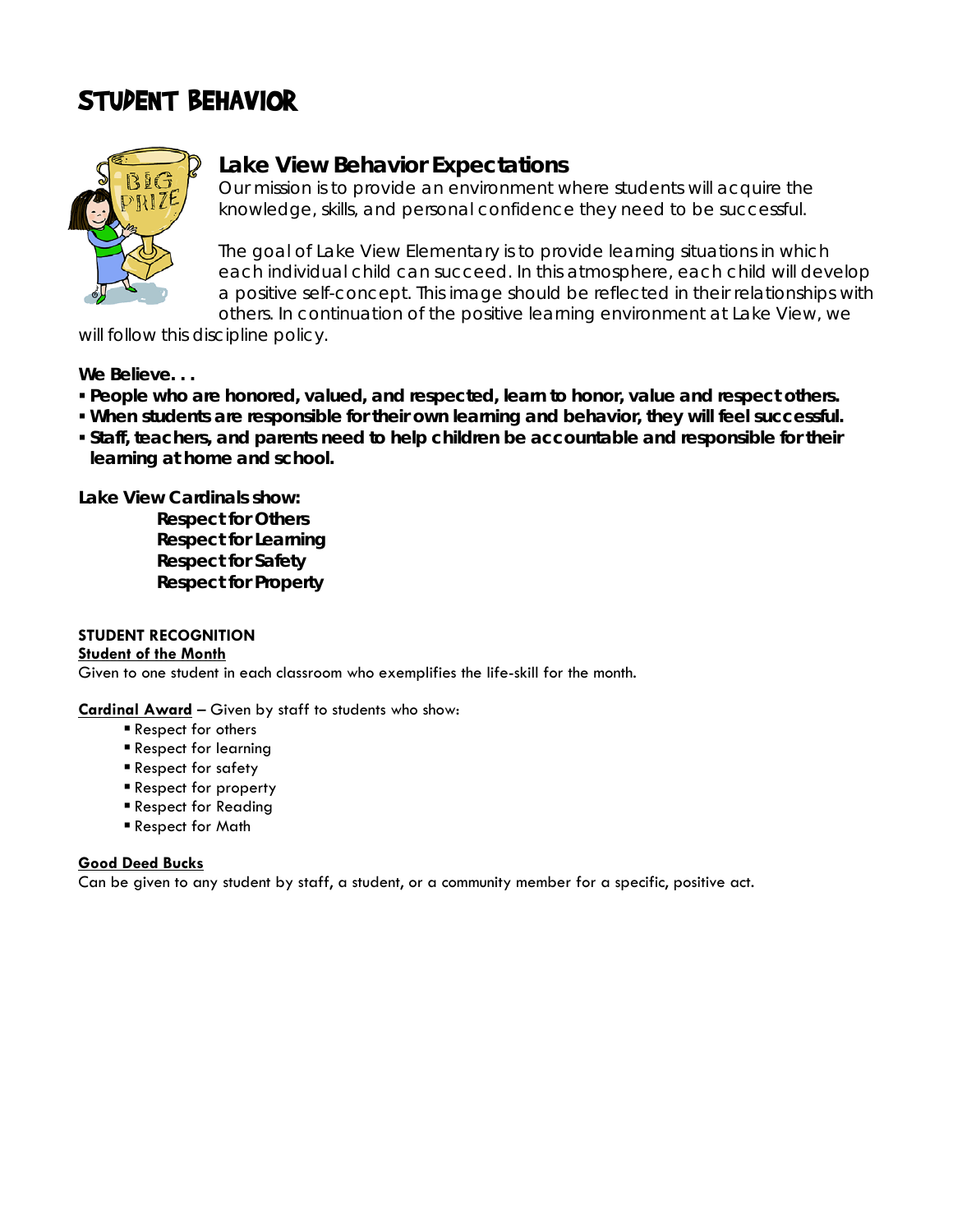#### **SAFE & HELPFUL BEHAVIORS**

#### **Line Up Before School**

Be on time - after 9:00 and before 9:05 Walk directly to outside classroom door to line-up Stay in line quietly until invited in by your teacher Respect others' space

#### **Restroom Behaviors**

Walk to restrooms Be respectful & appropriate Wash hands Return to class immediately

#### **Rainy Day Recess**

Quiet activities in classroom Work cooperatively Respect others Play in covered areas Stay out of puddles and muddy areas

#### **Hallway Behaviors**

Walk Keep hands to self Keep silent Stay to the right Respect our school

#### **Behavior at School Wide Signal: "Lake View Cardinals" Students Respond "Fly With Pride!"** Stop - what you are doing Look - to the speaker

Listen - until speaker is finished

#### **Responding to Others (Staff, Students and Visitors)**

Stop, look, listen Be respectful Ask if you don't understand Respond appropriately

#### **Going to and from Specialists**

Come prepared Arrive as a group Enter quietly Stay on task Line up quietly

#### **Classroom**

Be on time Be prepared: materials and assignments Do your personal best Respect yourself and others

#### **Lunch Line Behaviors**

Wait **silently** in line with your class Do not push or shove Use utensils to pick up food. Do not lean against serving tables

## **PROGRESSIVE DISCIPLINE**

Students will be successful and feel good about themselves by following these expectations. If a student chooses to disregard these expectations, the following process will be used to assist the student:

# **Step 1**.

If a school rule is violated, the student will be given a reminder of school rules and procedures by a staff member.

#### **Step 2.**

If a second rule violation occurs, a Think Time Slip will be issued to the student. The Think Time slip will be sent home for a parent signature.

#### **Step 3.**

If a third violation of the school rules occurs, the student will lose recess time or another, natural consequence will be issued.

#### **Step 4.**

If a fourth violation occurs, a phone call will be made to the parents by the teacher or staff member.

# **Step 5.**

If a fifth violation occurs, a parent / principal / staff conference will be scheduled to help improve student behavior.

#### **Severe Clause**:

Behaviors that are severe in nature may result in more immediate discipline action such as loss of recess, inschool suspension, or temporary removal from school.

#### **Severe behaviors include:**

Disobedience or disrespect, damaging property, fighting, classroom disruption, stealing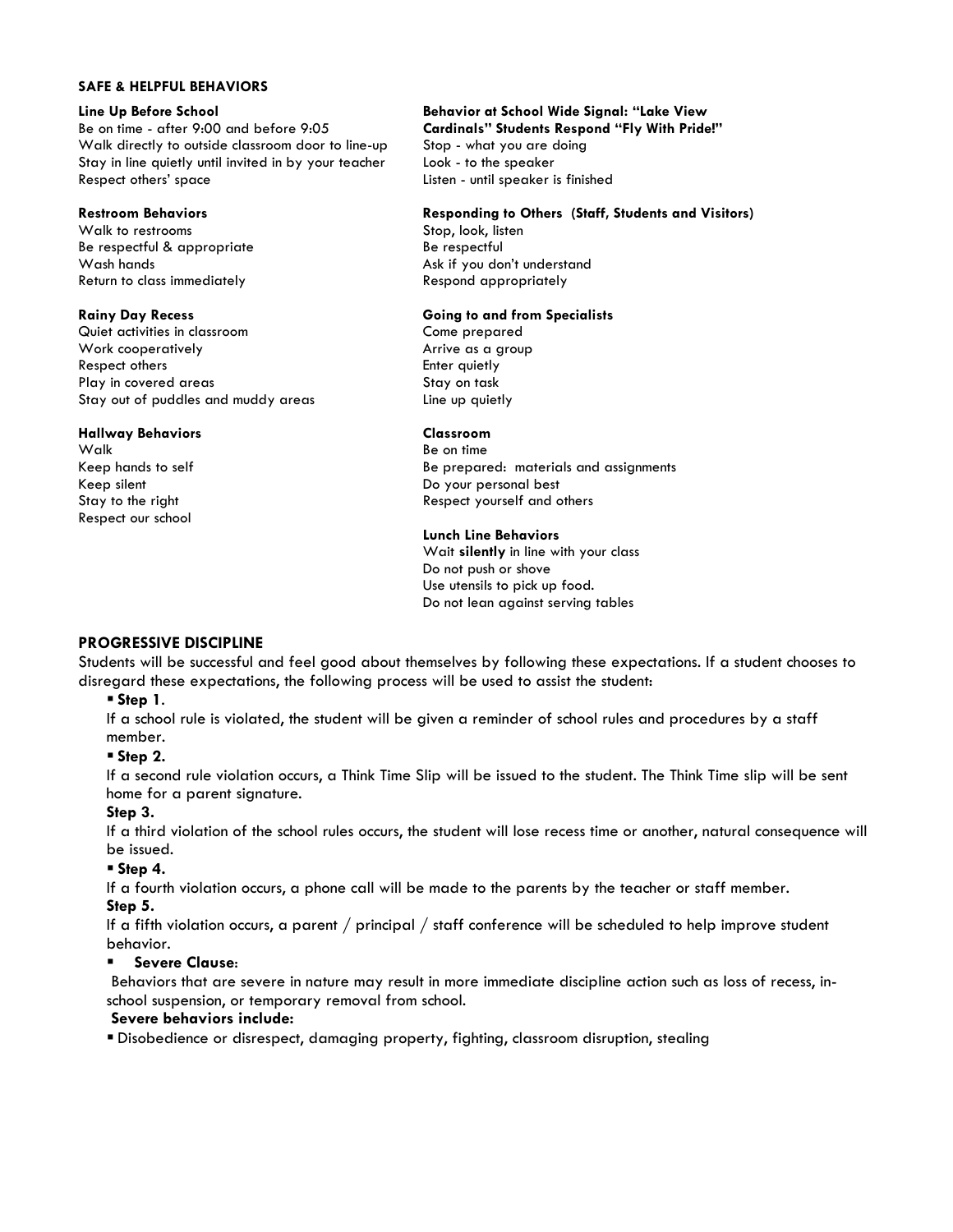#### **NATURAL CONSEQUENCES**

It is our goal that natural consequences be used to help children learn to take responsibility for their behavior and understand the results of their behavior.

As the result of inappropriate behavior, a student may be asked to participate in an activity. (e.g. If a student writes on a building wall, he/she would be asked to clean the wall. A student who throws rocks from a play area would be asked to pick up the rocks.)

We, the Lake View Elementary staff, are committed to providing a quality learning environment in which learners develop to their fullest potential.

We believe that every student should receive support and the opportunity to learn and succeed. We will provide whatever assistance is needed and available to help each student succeed. In return, we expect students to demonstrate respect for themselves, others, and property.

# HARASSMENT/ BULLYING

We believe we are more alike than different. We also believe in, and value, diversity. We know that a diverse school means people are different sizes, colors, shapes, cultures, religions, strengths and weaknesses. All children should have the right to feel safe and supported in our school community. The goal of this policy, therefore, is to create an environment where all children feel safe and free from bullying, teasing and harassing comments.



#### **HARASSMENT:**

Lake View Elementary and the Auburn School District is committed to a safe and civil educational environment for all students, employees, volunteers, and patrons, free from

harassment, intimidation, or bullying. "Harassment, intimidation, or bullying" means any intentional written, verbal, or physical act, including but not limited to one shown to be motivated by any characteristic in RCW 9A.36.080(3), (race, color, religion, ancestry, national origin, gender, sexual orientation, or mental or physical disability), or other distinguishing characteristics, when the intentional written, verbal, or physical act:

- **Physically harms a student or damages the student's property; or**
- Has the effect of substantially interfering with a student's education; or
- Is so severe, persistent, or pervasive that it creates an intimidating and/or threatening educational environment for students; or
- Has the effect of substantially disrupting the orderly operation of the school

*PURPOSE:* If we are to meet the needs of all students we must teach them how to interact. We must provide an environment that is safe from damaging comments and physical harm.

*ACTION:* Serious hurt can be caused by unkind or uncaring words and comments. Unkind remarks in any form, especially those that contain comments about a person's looks, race, culture, gender or learning differences, will not be tolerated. We have established these guidelines on diversity and kindness that all students and staff must comply with. If a student makes such a remark:

- Both, the speaker and the person spoken to, will conference with a staff member.
- The inappropriateness of the remark or behavior will be explained to the students.
- The student hurt by the remark will meet with an adult to help rebuild the self esteem damaged by the remark.
- If the student behavior meets the criteria for harassment, or bullying, parents of all students involved will be contacted; the matter will be discussed with them and their support at home will be sought.

## **COMPLAINT PROCESS**

Students who belive they or others have been subjected to harassment, intimidation, and bullying should bring this to the immediate attention of a teacher or the principal. When a teacher receives such a complaint, he or she has the responsibility to develop an awareness, commit to monitor, intervene appropraitely and report where necessary to the appropriate authorities.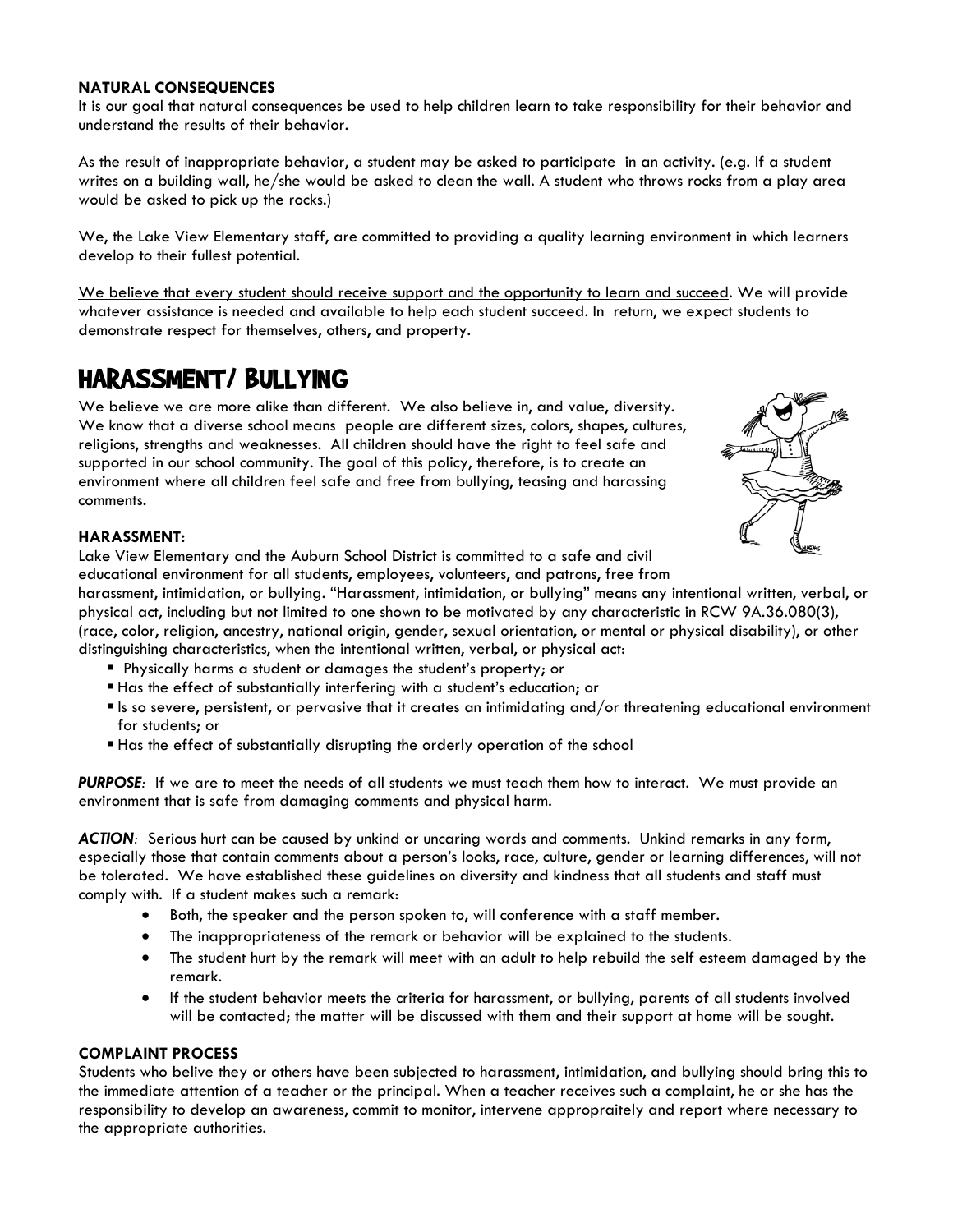**TEACHING**: Each year every classroom teacher will teach lessons specifically dealing with this policy. Throughout the year staff will be models of the behavior we expect.

PARENTS: Please read and discuss this with your family. It is only with the support of families that we will achieve our goal of making Lake View a safe school both physically and emotionally.

#### **CONDUCT IN SCHOOL ASSEMBLIES**

Assemblies are an important part of Lake View's program. They may be educational or just entertaining, but will always help students learn the important skill being of a good audience. These are the rules for appropriate assembly conduct:

- Walk to the mall in a quiet and orderly class group.
- Wait for instructions about where to sit then sit all the way down.
- As soon as the person in charge of the assembly comes to the front, immediately become silent and attentive to the speaker.
- **Be careful not to touch other students.**
- Remain seated during the program.
- Applause is very important to the performers to show appreciation, but should be given at the proper time and in an appropriate manner. (Booing or whistling is rude and unacceptable)
- When the program is over all students remain seated until their class is dismissed and leave quietly.
- Hats are not be worn to assemblies or anywhere inside the school building.

#### **GENERAL PLAYGROUND RULES**

Students will follow all directions given by playground supervisors and behave in a respectful manner towards PLAYGROUND SUPERVISORS and OTHER STUDENTS.

- Obey all directions given by supervisors.
- Stay within playground boundaries and away from off-limit areas. Play games only in approved and designated areas.
- Follow game and equipment rules.
- Use school equipment; do not bring toys and equipment from home.
- **Avoid wearing loose jewelry.**
- Do not carry pens or pencils on the playground.
- Leave dirt, sawdust, stones, sticks, snowballs, rocks or other objects alone.
- Stay away from fences, trees, and other structures not intended as playground equipment.
- Respect another person's space. Keep your hands and feet to yourself.
- Be courteous and a good sport.
- **Speak respectfully to each other.**
- **Stop playing immediately when the signal is given.**
- Games will not be allowed in which there is inappropriate language, tackling, shoving, play fighting, spitting or any type of harmful physical contact.
- During inclement weather students are to avoid playing in/on wet or sloppy areas.
- In heavy rain, coats are required if students are playing in open areas.
- Umbrellas will not be allowed on the playground during the school day for safety reasons.
- Once a game has been established students are encouraged to allow others to play.
- Students are responsible to return all equipment they take out.
- Students are not to (re)enter the hallways or classrooms during recess without written permission.
- Free standing or sitting on top of bars is considered unsafe play.
- No tag is to be played on or around any equipment.

#### **Reports should be made to the playground supervisor of unsafe conditions.**

#### **BIKES/SKATEBOARDS/ROLLERBLADES**

Bikes may be ridden to school by  $3^{rd}$ ,  $4^{th}$ , &  $5^{th}$  grade students only. Bikes must be walked on campus and locked in the bike rack immediately upon arrival.

#### **NO SKATEBOARDS, ROLLER BLADES, OR SCOOTERS ON CAMPUS**!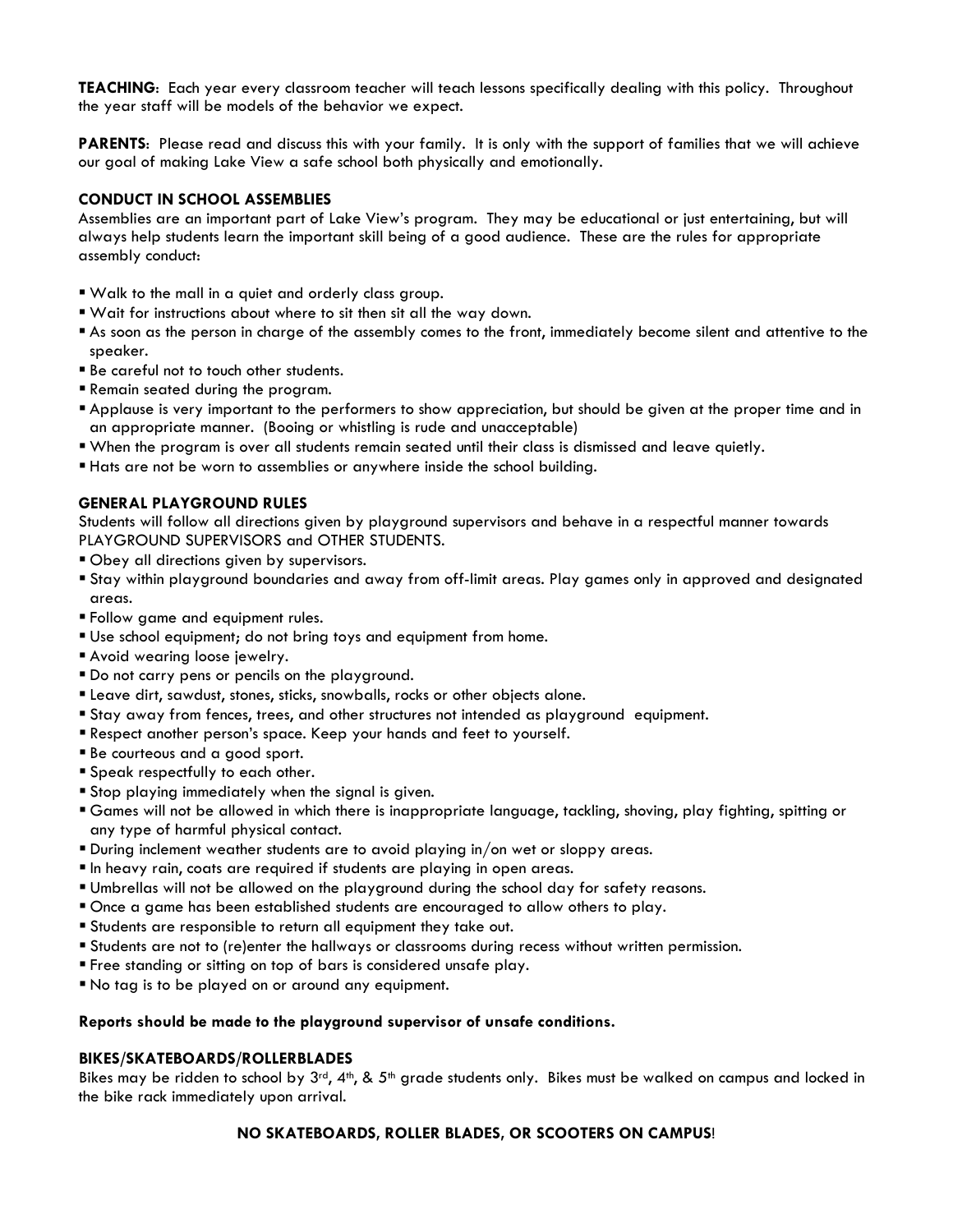# **DANGEROUS WEAPONS POLICY**

Regulations:

1. Possessing, handling, or transmitting any object which could be considered a weapon at school or a schoolsponsored activity, event, or function is in violation of this policy.

2. No weapon shall be possessed, handled, or transmitted on or around school property or facilities or off school property during, immediately before or after, or on the way to and from school or school-sponsored activities, events, or functions.

3. These regulations do not apply to normal school supplies such as pencils or compasses, but do apply to any and all firearms, explosives (including firecrackers), knives and any other objects of no reasonable use to the student at school.

School officials shall notify the appropriate law enforcement agency of known or suspected violations of this policy. Students who violate this policy are subject to district discipline policies, including the due process provisions regarding notification of parents.

The superintendent/designee is directed to see that all school facilities post "gun-free zone" signs and that all violations of this policy and RCW 9.41.280 are reported annually to the Superintendent of Public Instruction.

## **STUDENT DISCIPLINE ON SCHOOL BUSES**

- The driver is in full charge of the bus and responsible for the enforcement of rules of conduct.
- Students should show respect to other passengers and their bus driver.
- Students must ride their regularly assigned bus at all times and get on/off at their assigned stop unless written permission has been granted by the principal or his/her designee.
- Each student may be assigned a seat in which they must be seated at all times.
- Food or beverage must not be consumed on the bus except by permission of the driver.
- Smoking, lighting of matches or throwing objects are strictly prohibited in the bus.
- Windows may be opened to the level determined by the bus driver; however, the driver may require the windows be closed at his/her discretion.
- No student shall at any time extend any part of his/her body out of the window of a bus.
- Objects that are dangerous or that may cause injury to another person are strictly prohibited from being brought on the school bus. The determination of "dangerous" is at the discretion of the driver.
- Animals or insects are prohibited from being transported on the bus.
- Belongings of students must be kept out of the aisle. Only band instruments approved by the school district may be transported on the bus. Instruments should either be on your lap or between your feet.
- No student shall sit in the drivers seat or anywhere in the driver compartment area at any time.
- Students must be seated and remain seated while the bus is starting, stopping, or otherwise in motion.
- Students must enter and leave the bus in an orderly manner.
- Students must cross the roadway only in front of the bus and only with the consent of the driver.

#### **RULES OF CONDUCT AT THE BUS STOP**

- Students must not stand or play on the roadway while waiting for the bus.
- Students should arrive at the bus stop no more than 10 minutes before the scheduled arrival of the bus.
- Students must wait to board the bus in an orderly manner: No games, no cuts, no throwing of objects.
- Students should wait until the bus comes to a complete stop before approaching the bus.
- Students must respect private property while waiting for the bus.
- Self-discipline must be exercised by students waiting in the bus loading area.

#### **SANCTIONS FOR VIOLATIONS OF BUS DISCIPLINE**

The Auburn School District must be reimbursed for any damages to buses that are caused by students.

Student misconduct is sufficient reason for issuing a "Bus Conduct Report."

Continuous, willful, or serious violation of any of these rules may be sufficient reason to deny a student transportation on the bus.

#### **BUS CONDUCT REPORTS**

Any infraction of these rules or any other misconduct may result in the issuance of a Bus Conduct Report which will be mailed to the parent. Any Bus Conduct Report may be grounds for suspension or permanent revocation of a student's bus riding privileges pending the determination of the seriousness of the incident.